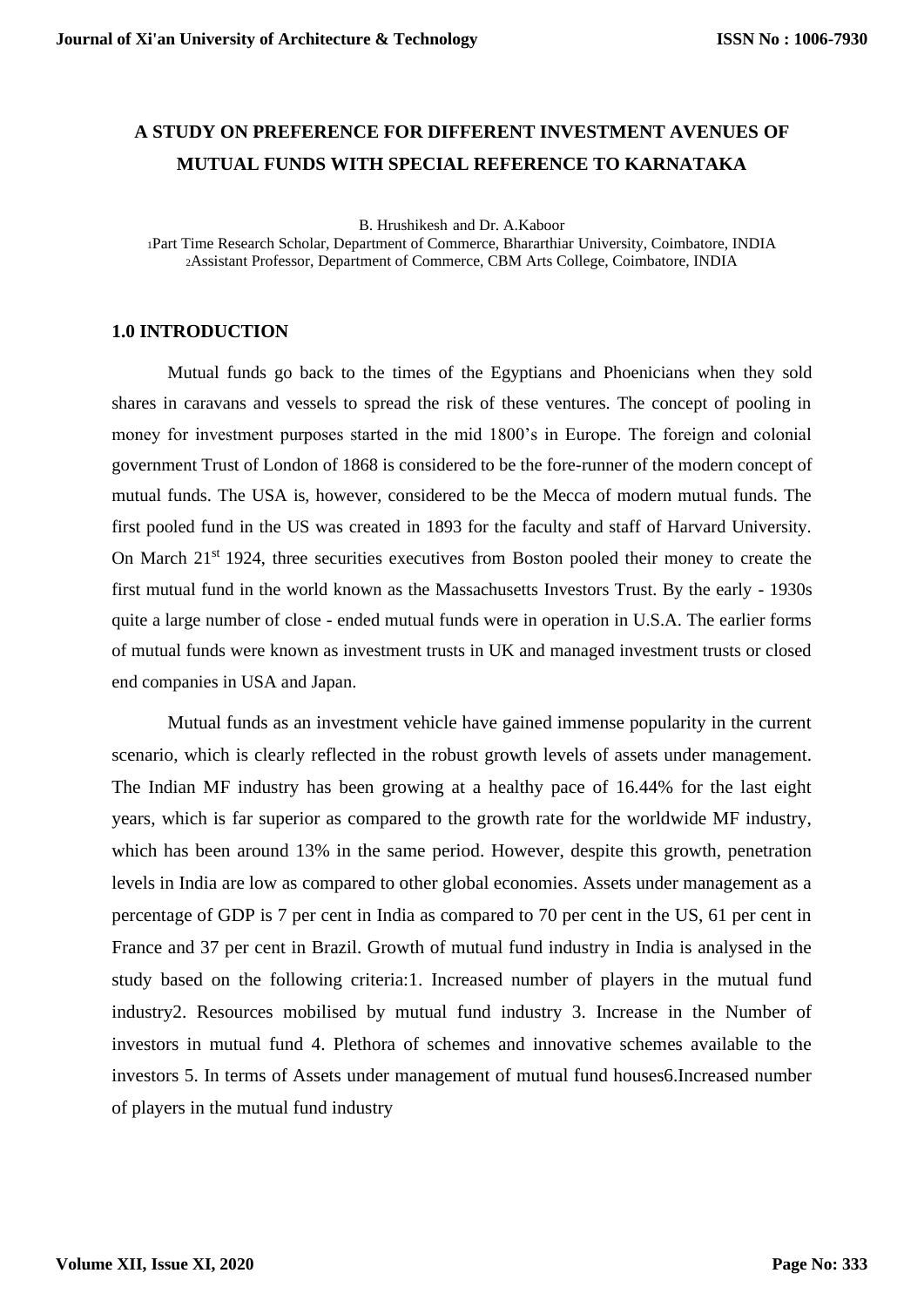## **1.1 MUTUAL FUND REGULATION IN INDIA**

AMFI is a trade body of all the mutual funds in India. It was incorporated in August 1995 as a non -profit organisation to promote and protect the interests of mutual funds and their unit holders, define and maintain high ethical and professional standards and enhance public awareness of mutual funds. All mutual funds in India are the members of the association. AMFI works through committees and working groups. Over the years, AMFI has worked closely with SEBI in establishing standards that match the best in the world. It has played a significant role in introducing best practices to reinforce the growth of the industry on healthy lines and protect the interests of the investors. One of the major initiatives of AMFI has been the introduction of certification programme for agent distributors. SEBI has mandated that all those engaged in sales and marketing of mutual funds schemes will be AMFI certified and registered. AMFI has brought out a detailed workbook on mutual funds based on which it conducts computerized testing through National Stock Exchange test centers. It also organizes written examinations in different languages. Till date over 31000 agent distributors have passed the test .AMFI complies and publishes data on a monthly and quarterly basis. It has a quarterly publication "AMFI update" which summarizes the major developments in the mutual fund industry and changes in the regulatory framework.

## **1.2 REVIEW OF LITERATURE:**

The study by Acharya and Sidana (2007) tries to categorize hundred mutual funds using group investigation and employing a wide range of norms similar to the yearly total proceeds, the annualized 2 year proceeds, the annualized 5 year proceeds, beta, alpha, Rsquared, mean and standard deviation and Sharpe's ratio. The information is gained from 'Value research online'. There is proof of discrepancy among the categorization of the purpose of saving and the proceeds gained by the mutual fund.

Research conducted by Lakshmi (2007) analyzes the functioning of the mutual funds sector in India by particularly making a reference to developing plans. The main aim of development plans with expansion chances assures utmost capital increase. Therefore, the investigator proposes to examine expansion plans with plans started in 1993 and at the same time functioning in a disciplined atmosphere. The objective of the study was to spot if mutual funds in India enjoyed a steady expansion, found the issues impacting the choice of the depositors and make out the opinions of fund managers, brokers and investors. Depositors opted for mutual funds based on steady income, security, profit and tax relief. The study also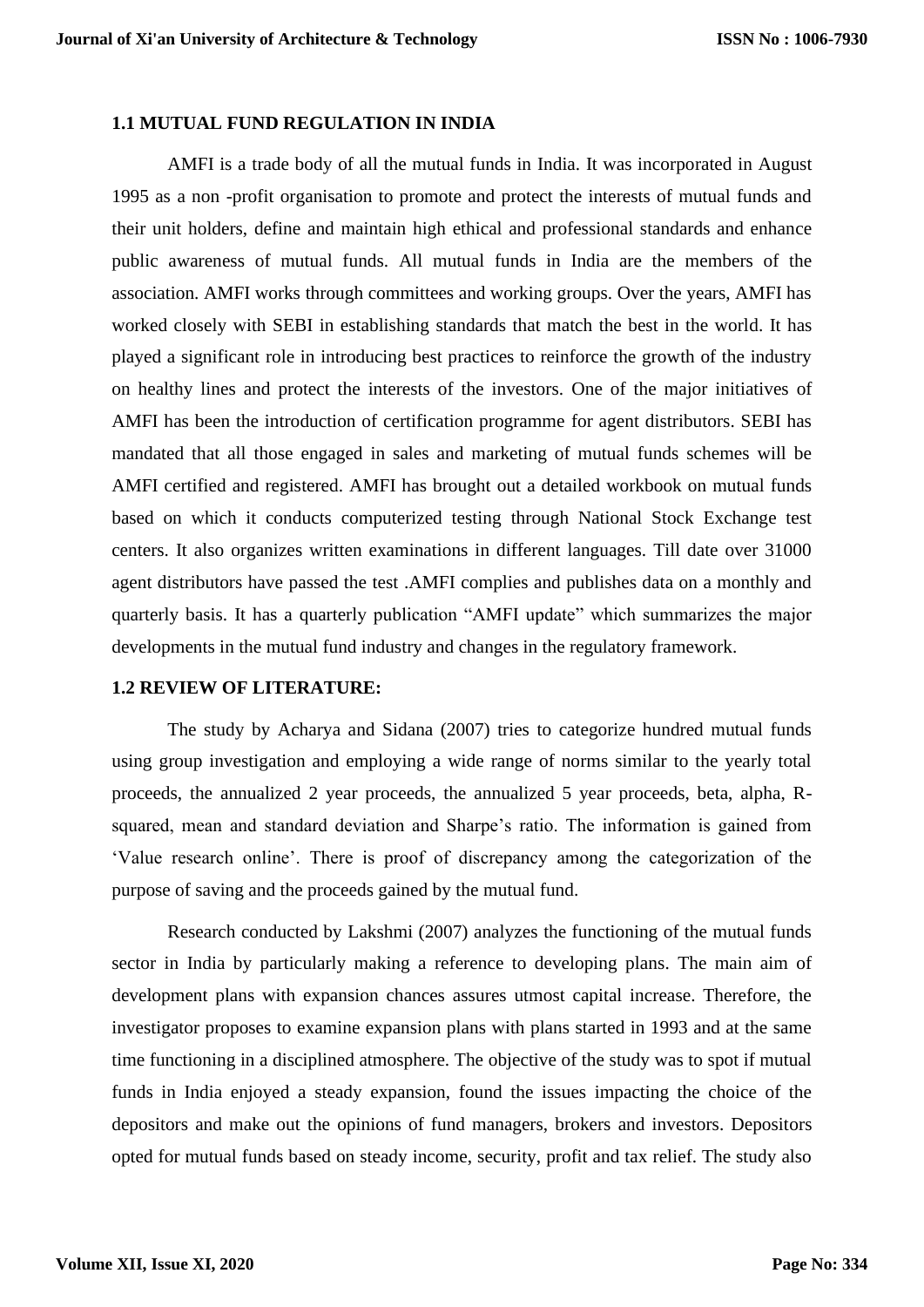reveals that mostly private sector joint venture mutual funds in India were greatly popular among depositors and dealers. Dealers and depositors both find expansion plans succeeded by income plans a better option. Brokers / agents were the main source of information about mutual funds. In the depositors point of view mutual funds prefer the benefits of abundance while brokers choose mutual funds for its group diversification, liquidity of investment and professional management. For depositors, increase in capital was the deciding factor to choose a particular mutual fund plan. For traders, proceeds on their speculation and the security it offered was the norm to choose a particular mutual fund plan. At the same time for fund administrators, increase in the capital, liquidity and their environment happen to be the important reasons for choosing a certain mutual fund plan.

In the research conducted by Debasish (2009) an effort was taken to examine the functioning of a few chosen plans of mutual funds on the bases of risk-return affiliation representations and means. Totally 23 plans taken up by six mutual funds supported by the private sector and three mutual funds supported by the public sector were analyzed between April 1996 and March 2009. The investigation was made based on mean return, coefficient of determination, beta risk, Treynor ratio, Jensen Alpha and Sharpe ratio. According to the general investigation report, Franklin Templeton and UTI were adjudged as excellent executors and Birla Sun Life, LIC mutual funds and HDFC were adjudged as firms functioning below par when they were gauged in opposition to the risk-return affiliation representations.

#### **1.3 SAMPLING DESIGN**

The study depends on primary data. Questionnaires have been used to collect the needed particulars. Questions related to the objectives have been framed after consulting the investors, investor forum, AMFI - certified agents and financial experts. Based on the information gathered through a pilot study, the structure of the questionnaire has been restructured and 613 respondents have been interviewed in selected districts of Karnataka.

## **1.4 PREFERENCE FOR DIFFERENT INVESTMENT AVENUES**

There are different attributes of various investment avenues that influence the choice of a particular investment avenue. Some of the most important of various attributes of investment are Safety, Liquidity, Reliability, Tax benefit and Returns received over it. The investors were asked to tick the given investment avenues against five important principles of investment.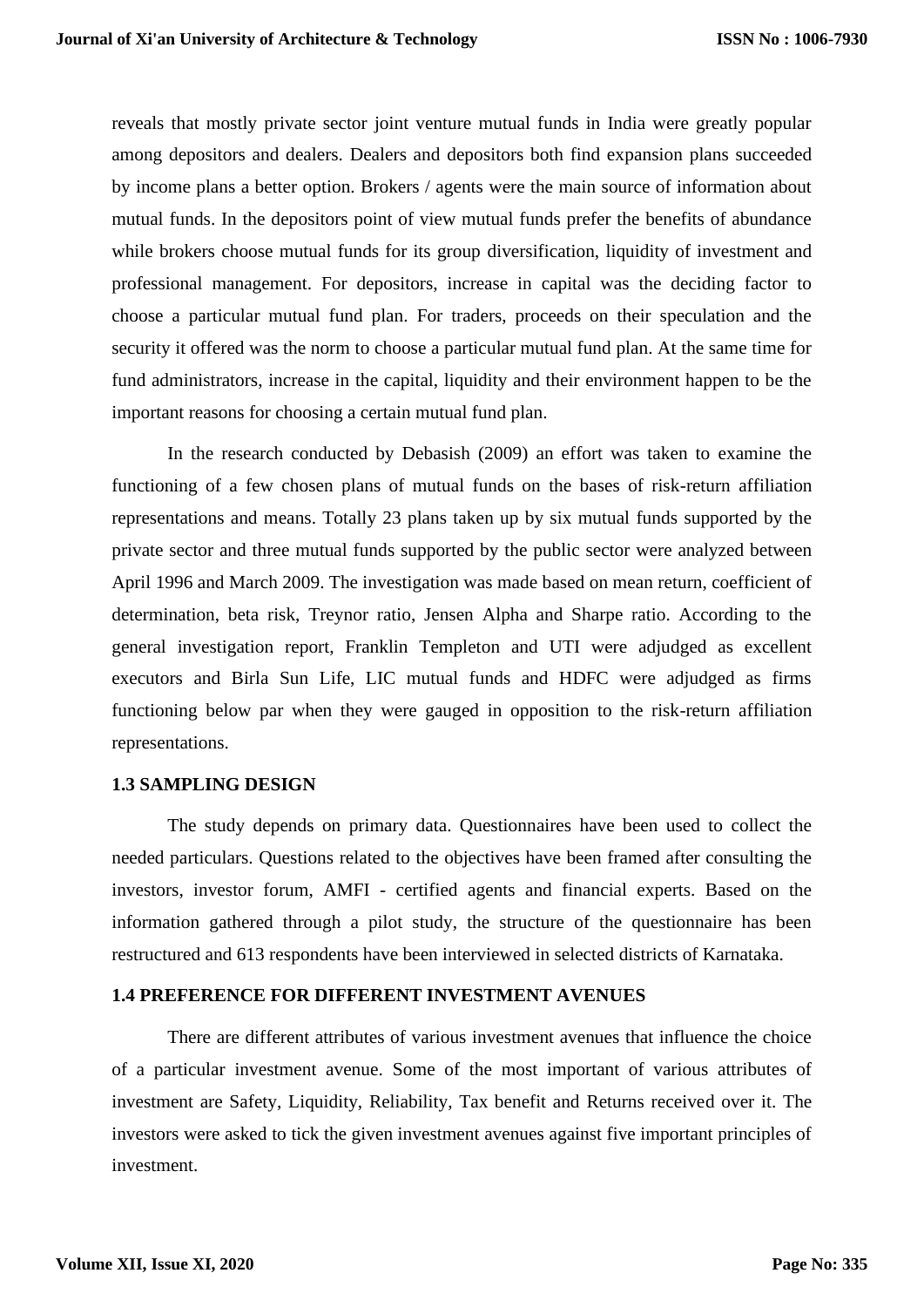**Null Hypothesis (H0):** There is no association between the investment avenues and preferences

**Alternative Hypothesis (H1):** There is some association between the investment avenues and preferences.

# **TABLE 1**

|                    | <b>Investment Avenues</b> | <b>Safety</b> | Liquidity | <b>Reliability</b> | <b>Tax</b><br>benefit | <b>High</b><br>return | <b>Total</b> |
|--------------------|---------------------------|---------------|-----------|--------------------|-----------------------|-----------------------|--------------|
| <b>Real estate</b> | Count                     | 78            | 25        | 112                | 68                    | 330                   | 613          |
|                    | <b>Expected Count</b>     | 67.7          | 88.9      | 148.4              | 106.6                 | 201.4                 | 613          |
|                    | % of Total                | 1.3%          | 4%        | 1.8%               | 1.1%                  | 5.4%                  | 10%          |
| Shares/            | Count                     | 72            | 163       | 95                 | 104                   | 179                   | 613          |
| debentures         | <b>Expected Count</b>     | 67.7          | 88.9      | 148.4              | 106.6                 | 201.4                 | 613.         |
|                    | % of Total                | 1.2%          | 2.7%      | 1.5%               | 1.7%                  | 2.9%                  | 10%          |
| <b>Mutual</b>      | Count                     | 29            | 149       | 138                | 111                   | 186                   | 613          |
| <b>Funds</b>       | <b>Expected Count</b>     | 67.7          | 88.9      | 148.4              | 106.6                 | 201.4                 | 613          |
|                    | % of Total                | 5%            | 2.4%      | 2.3%               | 1.8%                  | 3.0%                  | 10%          |
| <b>Fixed</b>       | Count                     | 11            | 10        | 202                | 95                    | 295                   | 613          |
| <b>Deposit</b>     | <b>Expected Count</b>     | 67.7          | 88.9      | 148.4              | 106.6                 | 201.4                 | 613          |
|                    | % of Total                | 2%            | 2.4%      | 3.3%               | 1.5%                  | 4.8%                  | 10%          |
| Post-office        | Count                     | 112           | 23        | 154                | 123                   | 201                   | 613          |
| <b>Schemes</b>     | <b>Expected Count</b>     | 67.7          | 88.9      | 148.4              | 106.6                 | 201.4                 | 613.0        |
|                    | % of Total                | 1.8%          | 4%        | 3.3%               | 2.0%                  | 3.3%                  | 10.0%        |
|                    | Count                     | 207           | 48        | 155                | 125                   | 78                    | 613          |
| <b>PPF</b>         | <b>Expected Count</b>     | 67.7          | 88.9      | 148.4              | 106.6                 | 201.4                 | 613          |
|                    | % of Total                | 1.8%          | 8%        | 2.5%               | 2.0%                  | 2.9%                  | 10%          |
| <b>UTI</b>         | Count                     | 18            | 64        | 214                | 141                   | 176                   | 613          |
| <b>Schemes</b>     | <b>Expected Count</b>     | 67.7          | 88.9      | 148.4              | 106.6                 | 201.4                 | 613          |
|                    | % of Total                | 3%            | 1.0%      | 3.5%               | 2.3%                  | 2.9%                  | 10%          |
| Gold               | Count                     | 71            | 180       | 120                | 103                   | 139                   | 613          |
|                    | <b>Expected Count</b>     | 67.7          | 88.9      | 148.4              | 106.6                 | 201.4                 | 613          |
|                    | % of Total                | 1.2%          | 2.9%      | 1.95%              | 1.68%                 | 4.1%                  | 10%          |
| <b>Lic Policy</b>  | Count                     | 35            | 137       | 120                | 67                    | 254                   | 613          |
|                    | <b>Expected Count</b>     | 67.7          | 88.9      | 148.4              | 106.6                 | 201.4                 | 613          |
|                    | % of Total                | 1.2%          | 2.2%      | 1.95%              | 1.1%                  | 4.1%                  | 10%          |
| <b>NSC NSS</b>     | Count                     | 44            | 90        | 174                | 129                   | 176                   | 613          |
| <b>Schemes</b>     | <b>Expected Count</b>     | 67.7          | 88.9      | 148.4              | 106.6                 | 201.4                 | 613          |
|                    | % of Total                | 7%            | 2.2%      | 2.0%               | 2.1%                  | 2.9%                  | 10%          |
| <b>Total</b>       | Count                     | 677           | 889       | 1484               | 1066                  | 2014                  | 6130         |
|                    | <b>Expected Count</b>     | 677           | 889       | 1484               | 1066                  | 2014                  | 6130         |
|                    | % of Total                | 11%           | 13.5%     | 24.2%              | 18.4%                 | 32.9%                 | 100%         |

#### **PREFERENCE FOR DIFFERENT INVESTMENT AVENUES**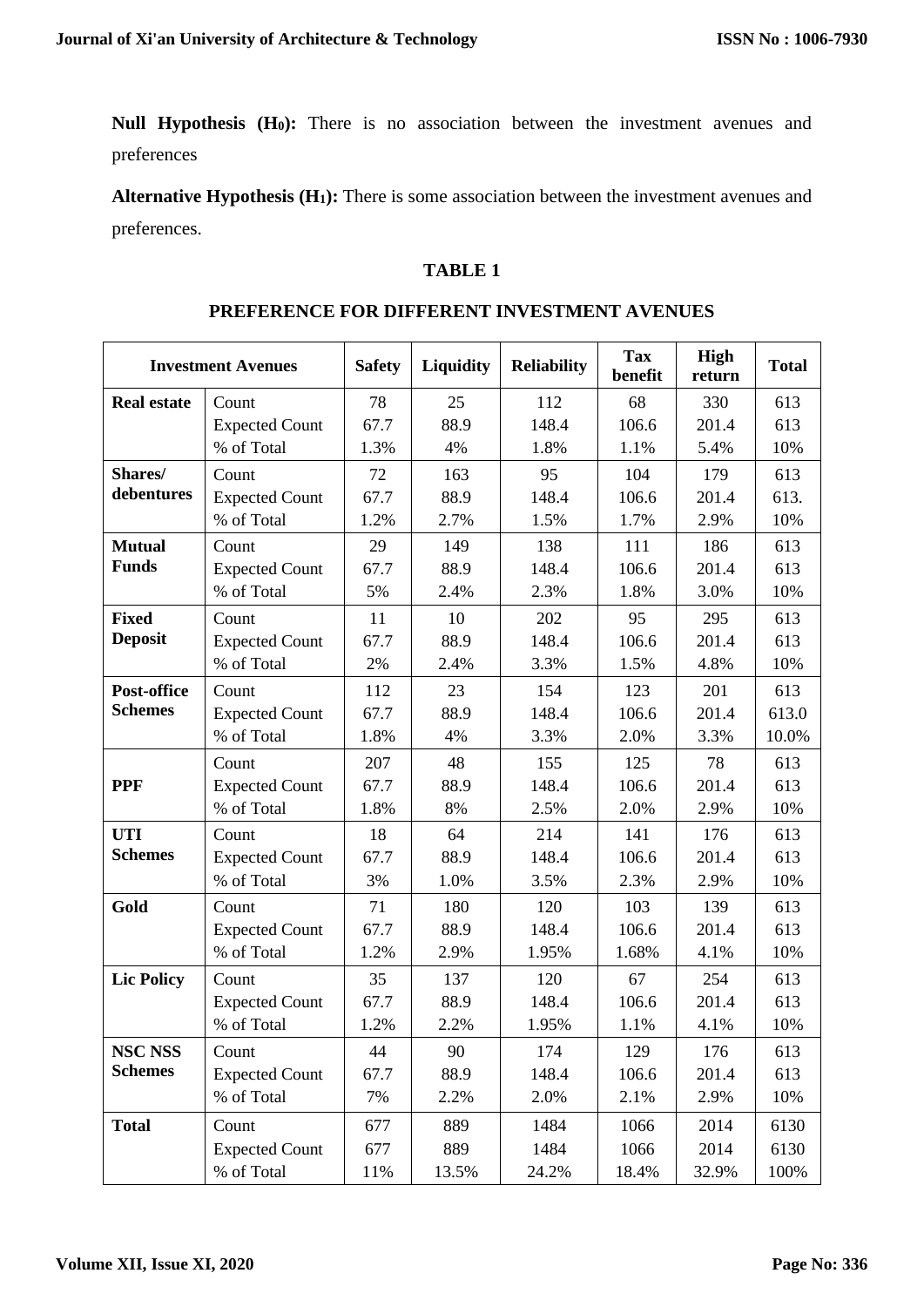$\lambda^2$ <sub>0</sub> = 1172.53,  $\lambda^2$ <sub>e</sub> = 49.8 for d.f 36 at 5% significant level

 $\lambda^2$ <sup>2</sup>  $\lambda^2$ <sub>e,</sub> the Null Hypothesis is rejected. It indicates there is association between the investment avenues and preferences. It is found that the investment avenues on the basis five principles of investment by the investors have considered. Table 1 shows that real estate investment has been considered good from safety as well as high return. Shares and debentures have been the best choice from liquidity point of view. Mutual funds have been considered for liquidity as well as tax benefit and fixed deposits with the banks for reliability and high return. Post office schemes such as PPF have been considered for safety, reliability and tax benefits. UTI schemes have been preferred for their reliability and tax benefits. Gold investment has been looked upon as liquidity. LIC Policy regarded as liquidity with high return and NSC, NSS Schemes are considered to be reliable and bring tax benefits.

# **TABLE 2**

| <b>Factors</b>        |           | <b>Investors N=613</b> | <b>Mean Value</b> | Zo       |  |
|-----------------------|-----------|------------------------|-------------------|----------|--|
| Area                  | Urban     | 398(64.9%)             | 63.8166           | 0.103    |  |
|                       | Rural     | $215(35.1\%)$          | 63.9023           |          |  |
| Gender                | Male      | $411(67.0\%)$          | 64.4355           | $2.123*$ |  |
|                       | Female    | $202(33.0\%)$          | 62.6485           |          |  |
| <b>Marital Status</b> | Married   | 367(59.9%)             | 65.1362           | $4.019*$ |  |
|                       | Unmarried | $246(40.1\%)$          | 61.9228           |          |  |

**IMPACT OF FACTORS WHILE INVESTING IN MUTUAL FUND AND "t"-TEST**

**\*** Significant at 5% level; Table value 1.96

Table 2 indicates that the calculated value is less than the table value, the Null Hypothesis is accepted. It is found that both urban and rural area have the same level of impact of factors while investing in mutual fund.

 411(67%) male investors have a high level of impact of factors while investing in mutual fund when compared with the 202(33%) female investors.

 In marital status, 367(59.9%) married investors have low level of impact of factors while investing in mutual fund while compared with  $246(40%)$  unmarried ones.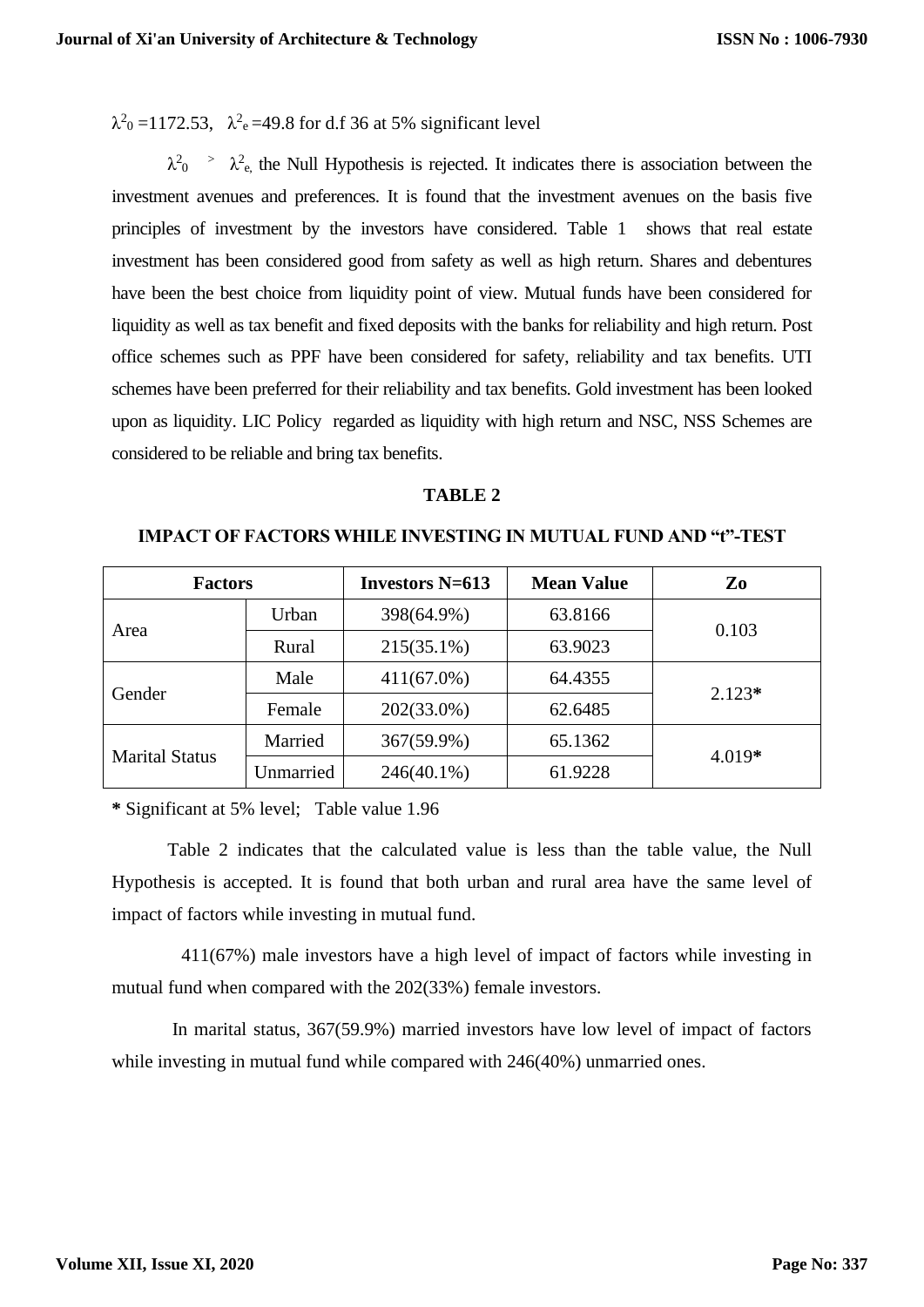# **IMPACT OF FACTORS WHILE INVESTING IN MUTUAL FUND AND ANOVA**

| <b>Factors</b>                    | No of investors                  | <b>Mean Value</b> | <b>ANOVA Value</b> |  |  |
|-----------------------------------|----------------------------------|-------------------|--------------------|--|--|
|                                   | Age                              |                   |                    |  |  |
| Below 30                          | 304(49.6)                        | 62.6447           |                    |  |  |
| 31-40                             | 132(21.5)                        | 64.1224           | $0.003*$           |  |  |
| $41 - 50$                         | 79(12.9)                         | 64.4924           |                    |  |  |
| Above50                           | 98(16.0)                         | 67.0506           |                    |  |  |
| Total                             | 613(100%)                        | 63.8467           |                    |  |  |
|                                   | <b>Educational qualification</b> |                   |                    |  |  |
| <b>School Final</b>               | 64(10.4)                         | 60.7250           |                    |  |  |
| Graduate                          | 161(26.3)                        | 63.7344           | $0.022*$           |  |  |
| <b>Post Graduate</b>              | 308(50.2)                        | 64.2174           |                    |  |  |
| Professional                      | 80(13.1)                         | 64.4870           |                    |  |  |
| Total                             | 613(100%)                        | 63.8467           |                    |  |  |
|                                   | Occupation                       |                   |                    |  |  |
| Professional                      | 107(17.5)                        | 62.9533           |                    |  |  |
| <b>Business</b>                   | 135(22.0)                        | 65.6741           | $0.004*$           |  |  |
| Salaried                          | 192(31.3)                        | 64.0677           |                    |  |  |
| Retired                           | 76(12.4)                         | 60.4737           |                    |  |  |
| Others                            | 103(16.8)                        | 64.4563           |                    |  |  |
| Total                             | 613(100%)                        | 63.8467           |                    |  |  |
|                                   | <b>Monthly Income</b>            |                   |                    |  |  |
| <b>Upto Rs10,000</b>              | 264(43.1)                        | 64.1705           |                    |  |  |
| Rs10,001-20,000                   | 210(34.3)                        | 63.2619           | 0.568              |  |  |
| AboveRs20,001                     | 139(22.7)                        | 64.1151           |                    |  |  |
| Total                             | 613(100%)                        | 63.8467           |                    |  |  |
|                                   | <b>Total family Income</b>       |                   |                    |  |  |
| Upto $Rs10,000$                   | 149(24.3)                        | 62.7114           |                    |  |  |
| Rs10,001-20,000                   | 165(26.9)                        | 64.4848           | 0.066              |  |  |
| Rs20,001-30,000                   | 178(29.0)                        | 62.9270           |                    |  |  |
| Rs30,001-40,000                   | 49(8.0)                          | 66.0612           |                    |  |  |
| AboveRs40,001                     | 72(11.7)                         | 65.5000           |                    |  |  |
| Total                             | 613(100%)                        | 63.8467           |                    |  |  |
| <b>No of Dependents</b>           |                                  |                   |                    |  |  |
| One                               | 79(12.9)                         | 61.0000           |                    |  |  |
| Two                               | 270(44.0)                        | 61.2197           | $0.000*$           |  |  |
| Three                             | 173(28.2)                        | 64.6154           |                    |  |  |
| Four & above                      | 91(14.8)                         | 66.1037           |                    |  |  |
| Total                             | 613(100%)                        | 63.8467           |                    |  |  |
| <b>Personal Savings Per month</b> |                                  |                   |                    |  |  |
| Upto $Rs5,000$                    | 372(60.7)                        | 63.7151           |                    |  |  |
| Rs5,001-10,000                    | 165(26.9)                        | 63.7030           | 0.054              |  |  |
| Rs10,001-20,000                   | 39(6.4)                          | 64.7949           |                    |  |  |
| Rs20,001-30,000                   | 34(5.5)                          | 66.2059           |                    |  |  |
| AboveRs30,001                     | 3(0.5)                           | 49.0000           |                    |  |  |
| Total                             | 613(100%)                        | 63.8467           |                    |  |  |

\*Significant at Five percent level

In order to find out the impact of factors while investing in mutual fund, the Null hypothesis is framed and tested through ANOVA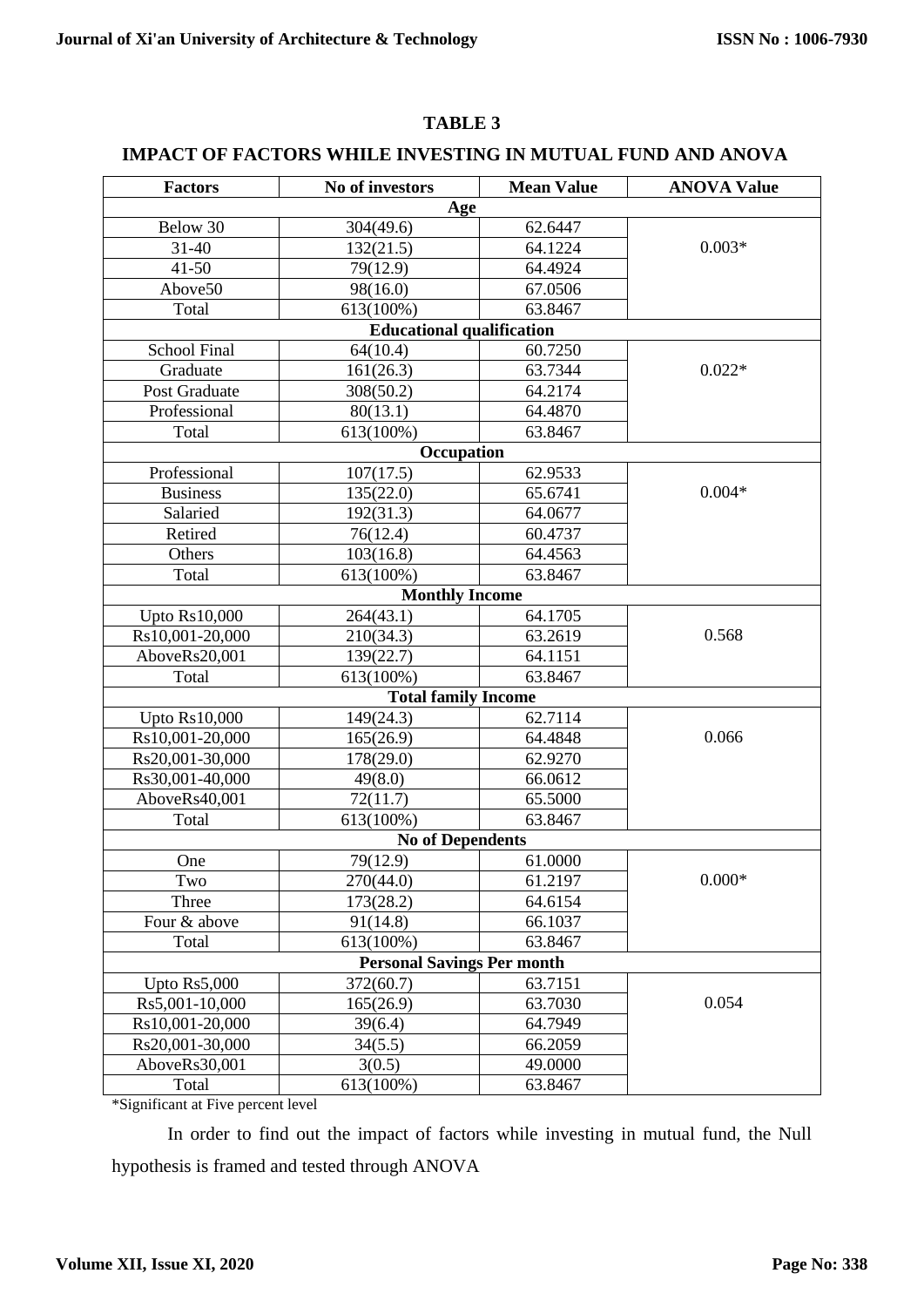**Null Hypothesis (H0):** There is no relation between the impact on factors while investing in mutual fund and Age, Educational qualification, Occupation, Monthly income, Total family income, No .of dependents, and Personal savings

**Alternative Hypothesis (H1):** There is association between the impact on factors while investing in mutual fund and Age, Educational qualification, Occupation, Monthly income, Total family income, No .of dependents, and Personal savings

## **TABLE 4**

# **AGE AND ITS IMPACT OF INVESTMENT IN MUTUAL FUND**

| <b>Age Group</b> | <b>Compared with</b> | <b>Mean Difference</b> | <b>Significance</b> |
|------------------|----------------------|------------------------|---------------------|
|                  | $31-40$              | $-1.47771$             | 0.832               |
| <b>Below 30</b>  | $41 - 50$            | $-1.84769$             | 0.169               |
|                  | Above 50             | $-4.40590$             | $0.029*$            |
|                  | Below 30             | 1.47771                | 0.832               |
| 31-40            | $41 - 50$            | $-0.36998$             | 1.000               |
|                  | Above 50             | $-2.92818$             | 0.540               |
|                  | Below 30             | 1.84769                | 0.169               |
| $41 - 50$        | $31 - 40$            | 0.36998                | 1.000               |
|                  | Above 50             | $-2.55821$             | 0.511               |
|                  | Below 30             | 4.40590                | $0.029*$            |
| Above 50         | $31 - 40$            | 2.92818                | 0.540               |
|                  | $41 - 50$            | 2.55821                | 0.511               |

\* The mean difference is significant at 5% level

Table 3 shows a significant level which is less than 5%, therefore, the Null Hypothesis gets rejected. It also indicates different age groups of investors having different levels of impact of factors affecting while investing in mutual fund. A Post Hoc Test has also been applied in order to find out the particular group that differs significantly from other ones.

Table 4 refers significance level to (i) Below 30years and (ii) Above 50 years. 304(49.6%) investors whose age below 30years have low a level of impact of factors while investing in mutual fund while compared with 50 years age group. The mean difference is -4.40590.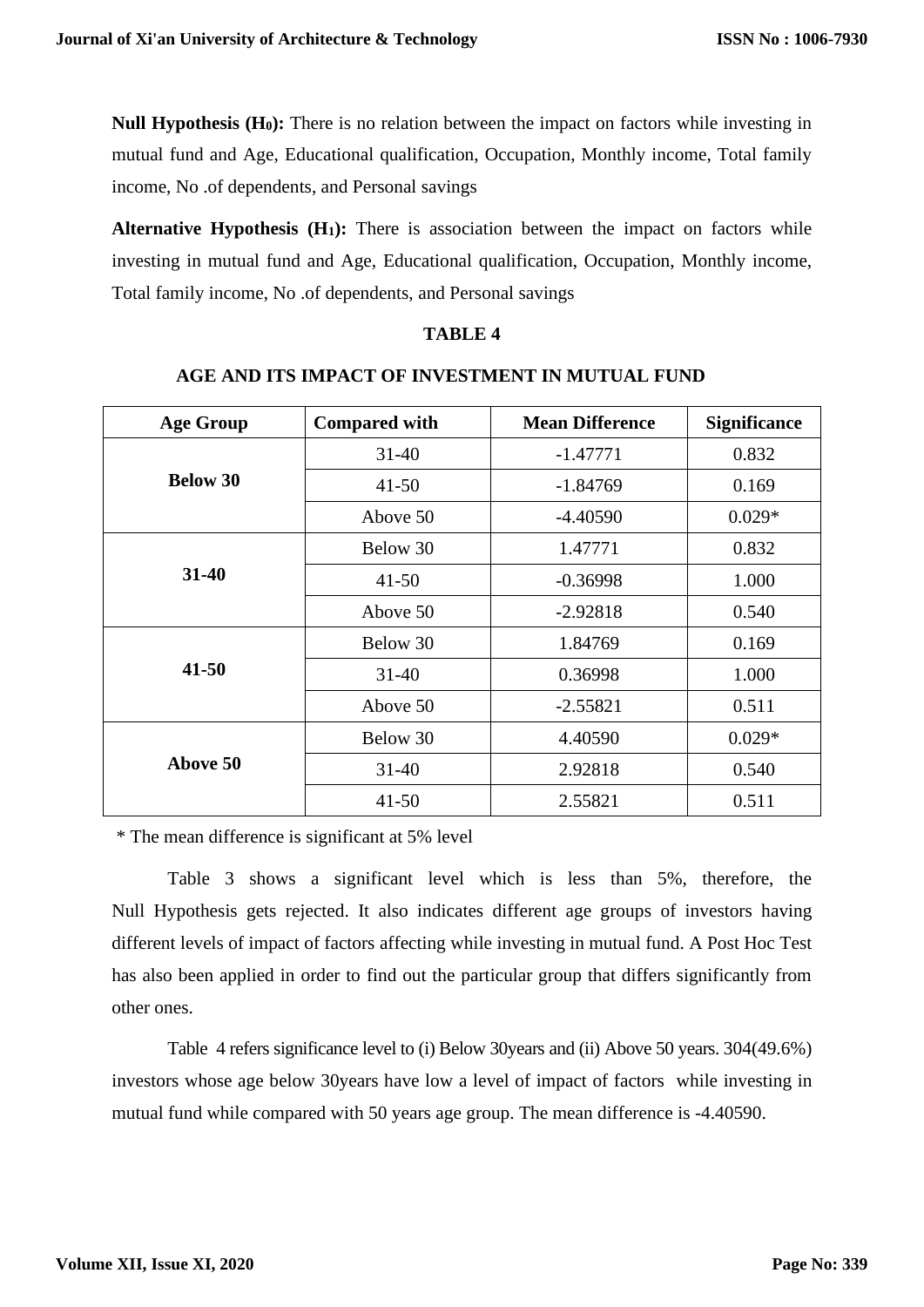98(16%) investors whose age is above 50 years have a high level of factors consider while investing in mutual fund when compared with 30 years.

From the above table, the average scores of sample investors belonging to the groups of 31 to 40 years (64.1224), 41 to 50 years (64.4924) and above 50 years (67.0506) are higher than the category below 30 years (62.6447). Conclusion can be drawn that 98(16%) investors of above 50 years age group have a high level of factors consider while investing in mutual fund among others. We clearly understand that the average score increases along with increase in age of an investor

# **TABLE 5**

# **EDUCATIONAL QUALIFICATION AND IMPACT OF INVESTMENT IN MUTUAL FUND**

| <b>Educational</b><br>Qualification | <b>Compared with</b>       | <b>Mean Difference</b> | <b>Significance</b> |
|-------------------------------------|----------------------------|------------------------|---------------------|
|                                     | Graduate                   | $-3.0094$              | 0.557               |
| <b>School final</b>                 | Post Graduate              | $-3.4924$              | $0.018*$            |
|                                     | <b>Professional Degree</b> | $-3.762$               | $0.001*$            |
|                                     | School final               | 3.0094                 | 0.557               |
| <b>Graduate</b>                     | Post Graduate              | $-0.483$               | 1.000               |
|                                     | <b>Professional Degree</b> | $-0.7526$              | 0.999               |
|                                     | School final               | 3.4924                 | $0.018*$            |
| <b>Post Graduate</b>                | Graduate                   | 0.483                  | 1.000               |
|                                     | <b>Professional Degree</b> | $-0.2696$              | 1.000               |
|                                     | School final               | 3.762                  | $0.001*$            |
| <b>Professional Degree</b>          | Graduate                   | 0.7526                 | 0.999               |
|                                     | <b>Post Graduate</b>       | 0.2696                 | 1.000               |

The mean difference is significant at 5%level

Table 3 shows a significant level which is less than 5%, therefore, the Null Hypothesis is rejected. It indicates different Educational qualifications of the investor who possesses different levels of impact of factors while investing in mutual fund. A Post Hoc Test has also been applied in order to find out the particular group that differs significantly from others.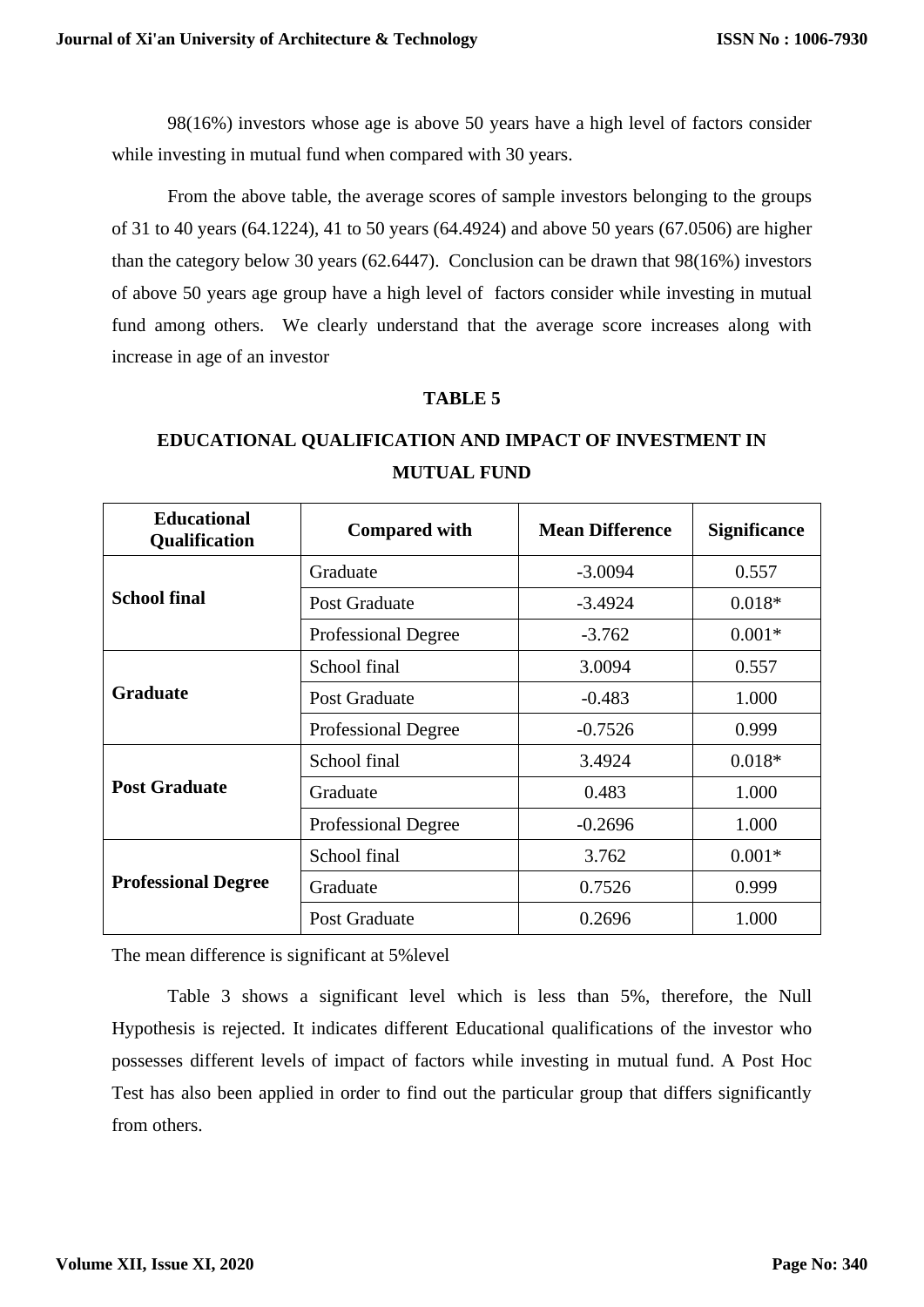Table 5 implies that 64(10.4%) investors under the category School Final have low level of impact of factors affecting while investing in mutual fund while compared with the (i) Post Graduate and (ii) Professional Degree holders. The mean differences are -3.4924 and -3.762 respectively.

The 308(50.2%) investors under the category of Post Graduate degree have high level of impact of factors affecting while investing in mutual fund when compared with the School Final. The mean difference is 3.4924.

80(13.1%) investors who hold Professional Degree have high level of factors affecting while investing in mutual fund when compared school Final. The mean difference is 3.762.

From the above table, it is learnt that the average scores of the sample investors belonging to Professional (64.4870) Degree holders is higher than the School Final (60.7250), Graduate (63.7344), Post Graduate (64.2174).

It is concluded that the 80 (13.1%) investors of Professional Degree holders have high level of factors considered while investing in mutual fund among others. We clearly understand that the average score increases along with increase in Educational qualification of an investor.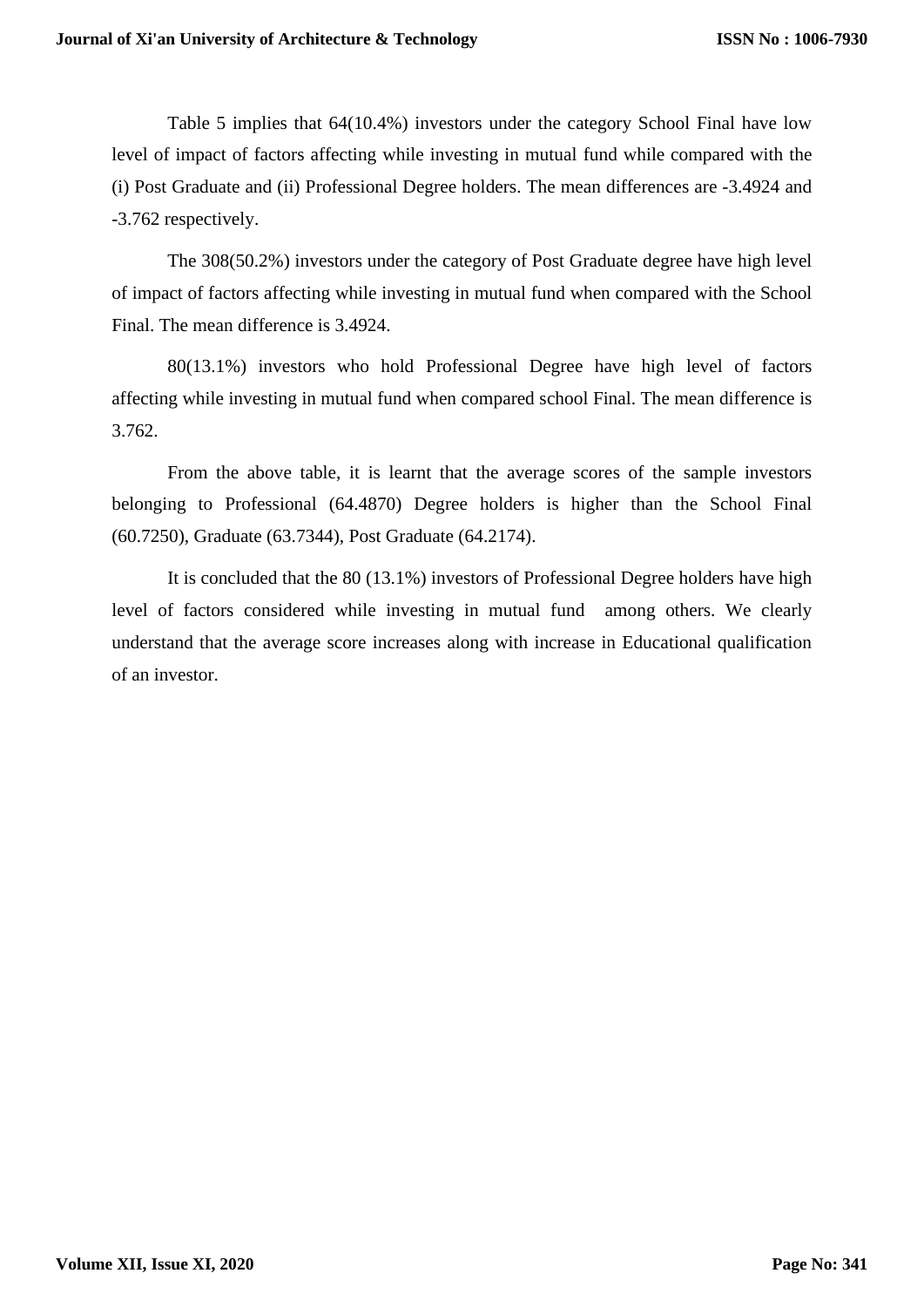# **TABLE 6**

# **OCCUPATION AND IMPACT OF INVESTMENT IN MUTUAL FUND**

| Occupation          | <b>Compared with</b> | <b>Mean Difference</b> | Significance |
|---------------------|----------------------|------------------------|--------------|
|                     | <b>Business</b>      | $-2.72080$             | 0.335        |
| <b>Professional</b> | Salaried             | $-1.11444$             | 0.969        |
|                     | Retired              | 2.47959                | 0.236        |
|                     | Others               | $-1.50304$             | 0.980        |
|                     | Professional         | 2.72080                | 0.335        |
| <b>Business</b>     | Salaried             | 1.60637                | 0.818        |
|                     | Retired              | 5.20039                | $0.000*$     |
|                     | Others               | 1.21776                | 0.997        |
|                     | Professional         | 1.11444                | 0.969        |
| <b>Salaried</b>     | <b>Business</b>      | $-1.60637$             | 0.818        |
|                     | Retired              | 3.59402                | $0.001 *$    |
|                     | Others               | $-0.38860$             | 1.000        |
|                     | Professional         | $-2.47959$             | 0.236        |
| <b>Retired</b>      | <b>Business</b>      | $-5.20039$             | $0.000*$     |
|                     | Salaried             | $-3.59402$             | $0.001 *$    |
|                     | Others               | $-3.98236$             | 0.053        |
|                     | Professional         | 1.50304                | 0.980        |
| <b>Others</b>       | <b>Business</b>      | $-1.21776$             | 0.997        |
|                     | Salaried             | 0.38860                | 1.000        |
|                     | Retired              | 3.98263                | 0.053        |

The mean difference is significant at the 5%level

Table 3 has a significant level less than 5% the Null Hypothesis gets rejected. It indicates the different occupations of investors having different levels of opinions about the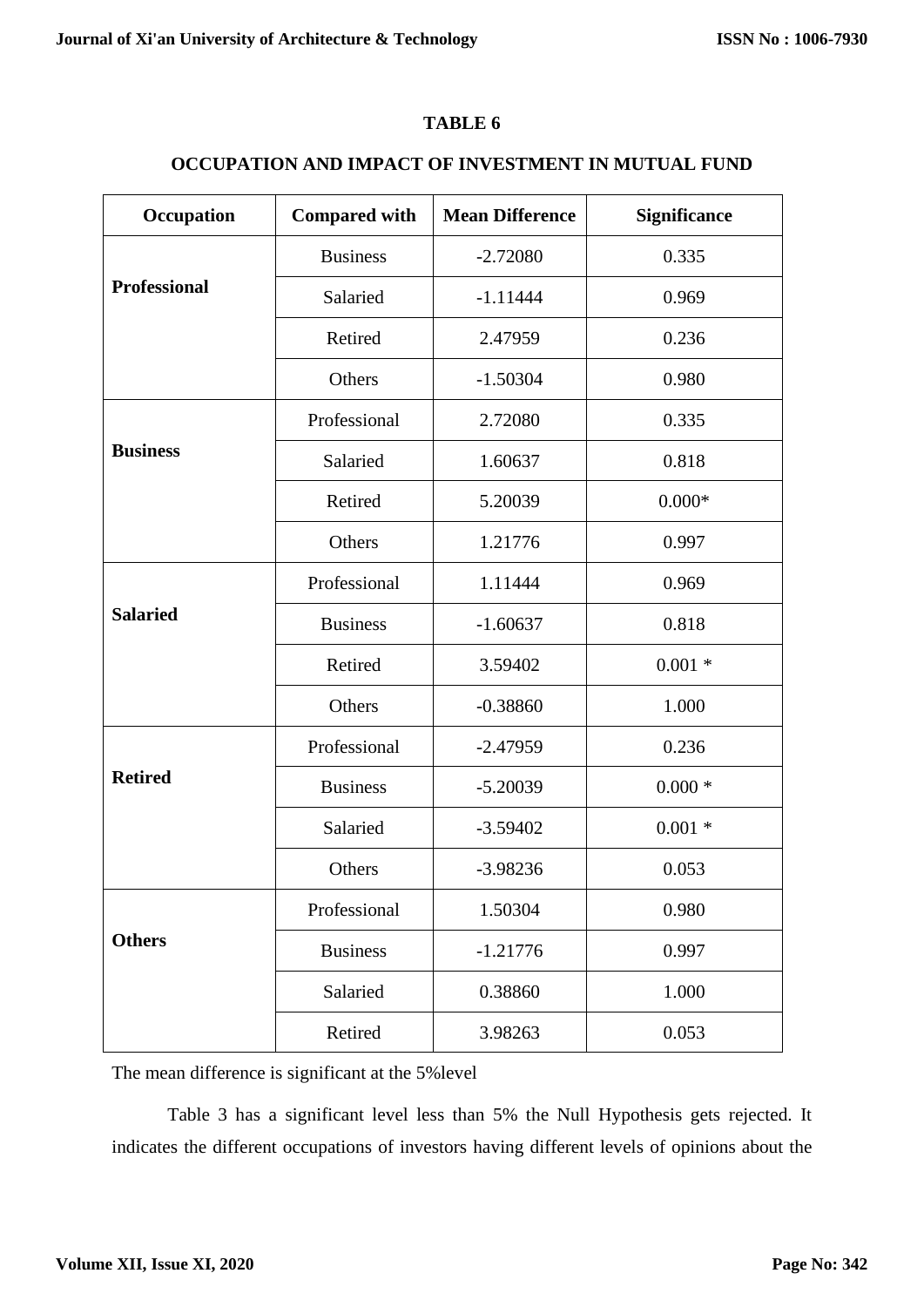level of impact of factors while investing in mutual fund. A Post Hoc Test is applied to know how the group differs significantly from the other ones.

The table 6 indicates the significance of (i) Business (ii) Salaried and (iii) Retried classes. 135(22%) investors have Business as occupation and have a high level of factors affecting while investing in mutual fund when compared with Retired category. The mean difference is 5.20039

The 192 (31.3%) investors who belong to the Salaried class have a high level of factors affecting while investing in mutual fund when compared with the Retired group The mean difference is 3.59402.

76(12.4%) investors who under Retired category have a low level of impact of factors affecting while investing in mutual fund while compared with the (i) Business and (ii) Salaried the mean differences are -5.20039 and -3.59402 respectively.

From the above table we understand that the average scores of the sample investors belonging to Business (65.6741), Salaried (64.0677) and Others (64.4563) are higher than of the Professional (62.9533), the Retired (60.4737). It can be concluded that  $135(22%)$ investors of Business group have high level of impact of factors consider while investing in mutual fund and Retired group has low level.

We found clearly that the Retired group prefers the mutual fund investment to the other investment options because psychologically they don't opt for investing in other risky investment options. They scrupulously avoid risks.

Table 3 refers to significant level which is less than 5% and the Null Hypothesis gets accepted. It also indicates how different monthly income of investors group have the same level of impact of factors consider while investing in mutual fund.

The Table 3 shows that significant level which is less than 5% and the Null Hypothesis gets accepted. It shows that the how different total family income of investors group have the same level of impact of factors consider while investing in mutual fund.